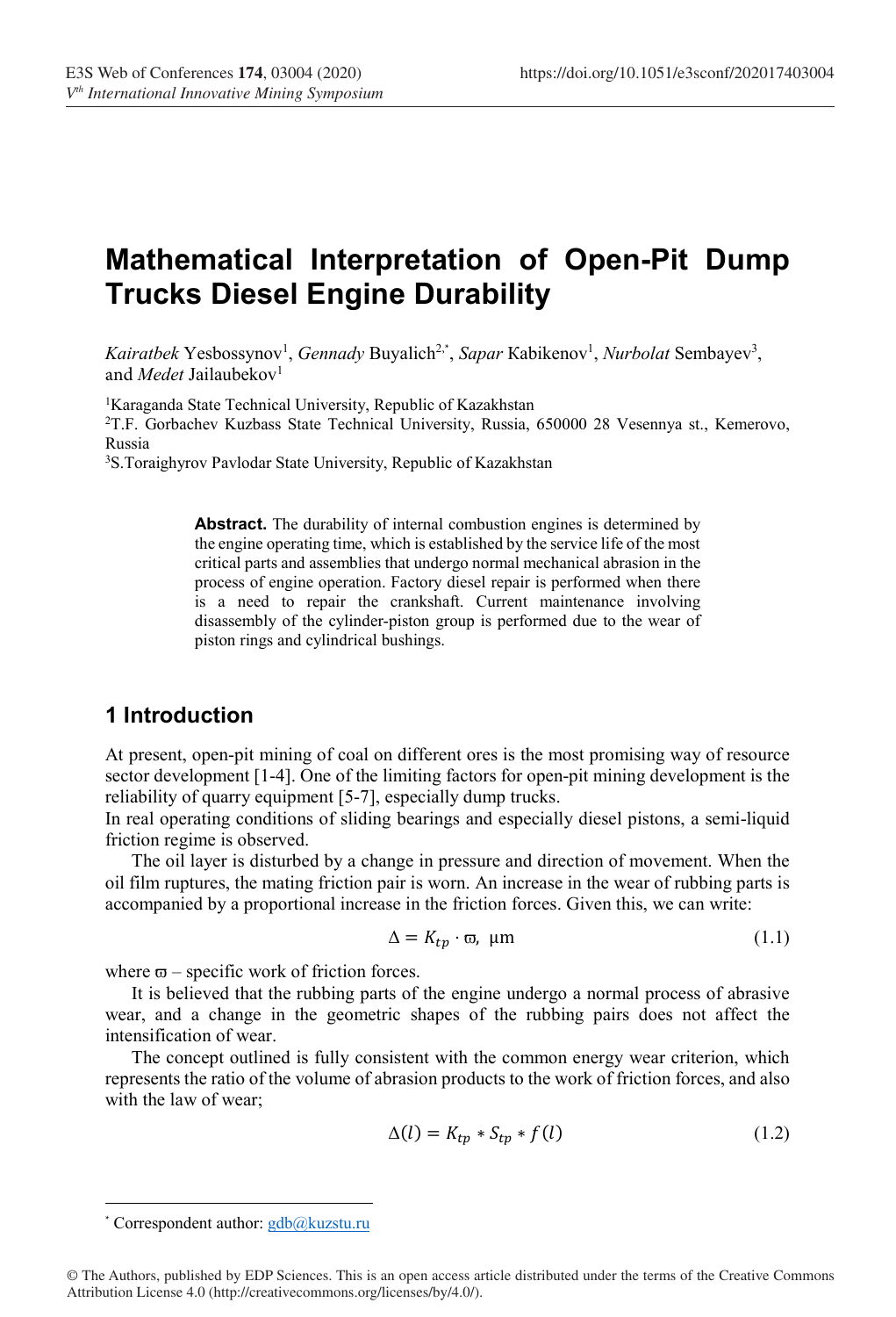where  $K_{tp} = f(l)$  – equation of specific pressure diagram,

 $S_{tn}$  – friction part.

A quantitative measure of the wear of rubbing parts is the weight of the abrasive wear product or the linear value of the mechanical abrasion of the parts. An indirect measure of the amount of wear above was the specific work of the friction forces. Then the indirect measure of wear per unit of time  $\delta$  will be the loss of mechanical energy per unit of time due to friction in the engine. In fact, expression  $(1.1)$  can be represented as:

$$
\delta = \frac{\Delta}{\tau} = \frac{\kappa_{tp}}{m_c \cdot F_n} \cdot N_{tp} \tag{1.3}
$$

where  $m_c$  – number of cylinders,

 $F_{\perp}$  – piston area.

#### 2 Results

With the maximum allowable wear in operation in the crankshaft journals and cylinder liners, the diesel engine life will be:

$$
M = \tau \frac{\Delta_{np} * m_c * F_n}{K_{tp} \cdot N_{tp}} \tag{1.4}
$$

By replacing in  $(1.4)$  the known expression,

$$
N_{tp} = \frac{m_c \cdot v_h}{4500 \cdot i} \cdot n \cdot P_{tp} \tag{1.5}
$$

We will get

$$
M = 150 \cdot \frac{\Delta np}{K_{\text{tp}}} \cdot \frac{1}{c_n \cdot P_{\text{tp}}}
$$
 (1.6)

where  $i$  – tact ratio,  $i = 1, 2$ ;

 $C_n$  – average piston speed, m/s;

 $P_{tp}$  – average conditional friction pressure.

The variable factor from specific parameters:

$$
K_m = \frac{i}{c_n \cdot c_{tp}}\tag{1.7}
$$

It can be taken as a comprehensive criterion for the durability of engines with a comparative assessment of their wear.

The power of mechanical friction losses can be represented as:

$$
N_{tp} = \frac{M \cdot \varpi}{75} = \frac{\pi}{75 \cdot 30} \cdot M_c \cdot n \tag{1.8}
$$

Where  $M_c$  – engine torque, N·m;

 $\overline{\omega}$  – angular speed of rotation of the diesel engine shaft, rad/s.

The moment of resistance of the engine shaft rotation to the approximation is expressed by a known empirical dependence:

$$
M_c = K_c \cdot \sqrt{n \cdot \eta} \tag{1.9}
$$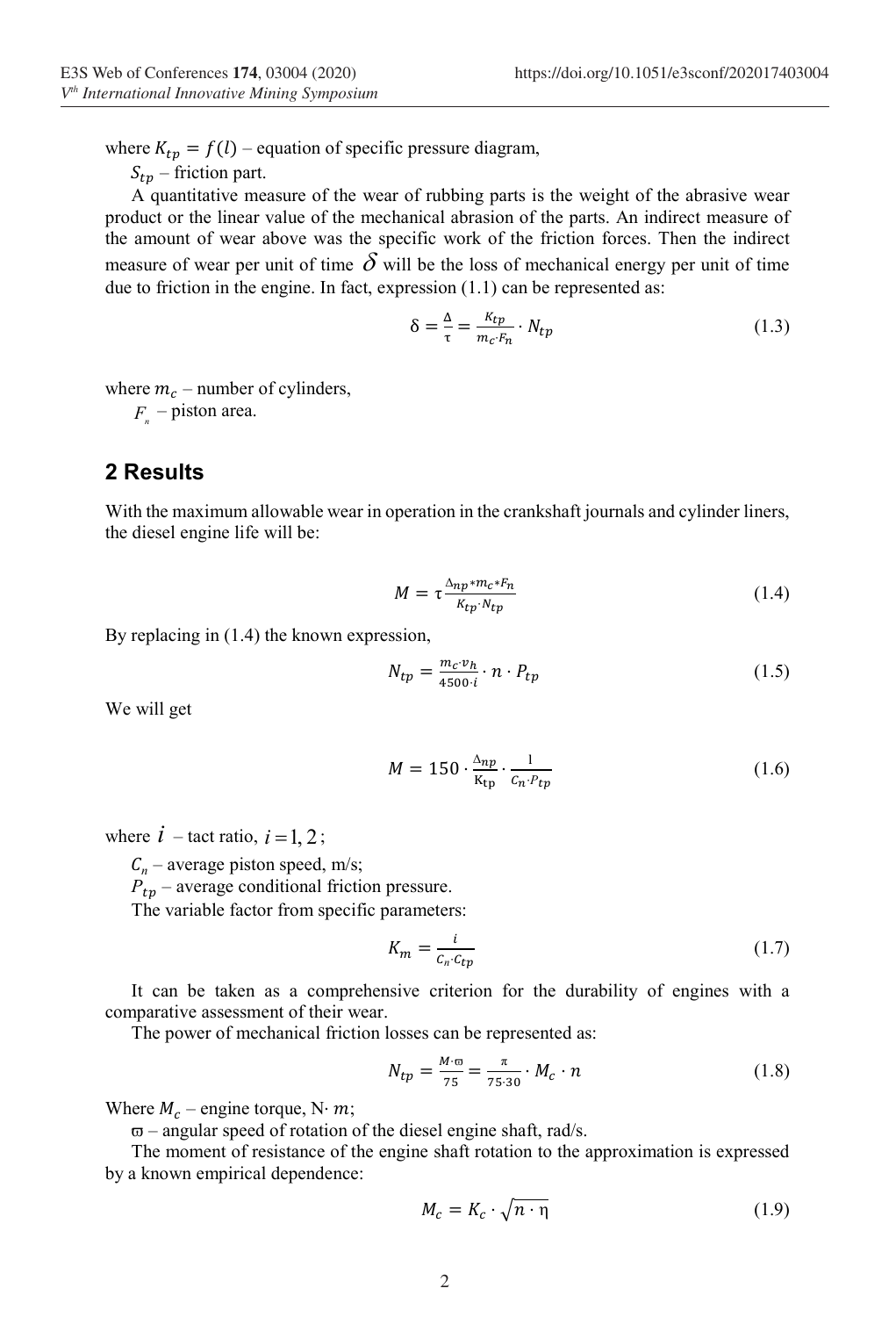Where  $\eta$  – absolute oil viscosity parameter,  $N \cdot s/m^2$ ;  $K_c$  – constant coefficient depending on engine design features,



Fig. 1. Losses of mechanical energy due to friction depending on the speed of rotation of the D50M diesel engine shaft at various diesel oil temperatures.

The validity of the obtained dependence of the curves of loss of mechanical energy to friction depending on the temperature of diesel oil, the rotation speed of the D50M diesel shaft (Fig. 1).

Having substituted the expression (1.9) into (1.4), we obtain another function of the engine service life:

$$
M = \frac{\Delta_{np} * m_c * F_n}{K_{tp} \cdot K_c} \cdot \frac{l}{n^{1.5} \cdot \eta^{0.5}}
$$
(1.11)

In contrast to function (1.7), which represents the dependence of the engine life on the design parameters, this formula reflects the dependence of the durability of the diesel engine on operating conditions.

To determine the wear resistance of the most important working parts of a diesel engine, we replace the expression for the specific work of the friction forces in formula (1.1) by the superimposed energy method:

$$
\varpi_{tp} = \mu \cdot \rho \cdot \nu \cdot \tau \tag{1.12}
$$

Where  $\mu$  – coefficient of sliding factor;

ρ – normal specific pressure;

 $\nu$  – relative sliding speed.

Thus,

$$
\mu = \tau_{max} = \frac{\Delta_{tp}}{\kappa_{tp} \cdot \mu \cdot \rho \cdot v} \tag{1.13}
$$

The product  $(\rho \cdot v)$  is considered to be a measure of wear of rubbing parts. To ensure their durability, it should not exceed the norms developed by practice.

When determining the engine life by critical parts and assemblies which limit its service life and have legitimate wear, only the largest value of their local wear is of interest (Figure 1.2). The maximum local wear of the cylinder liner is in the area of the combustion chamber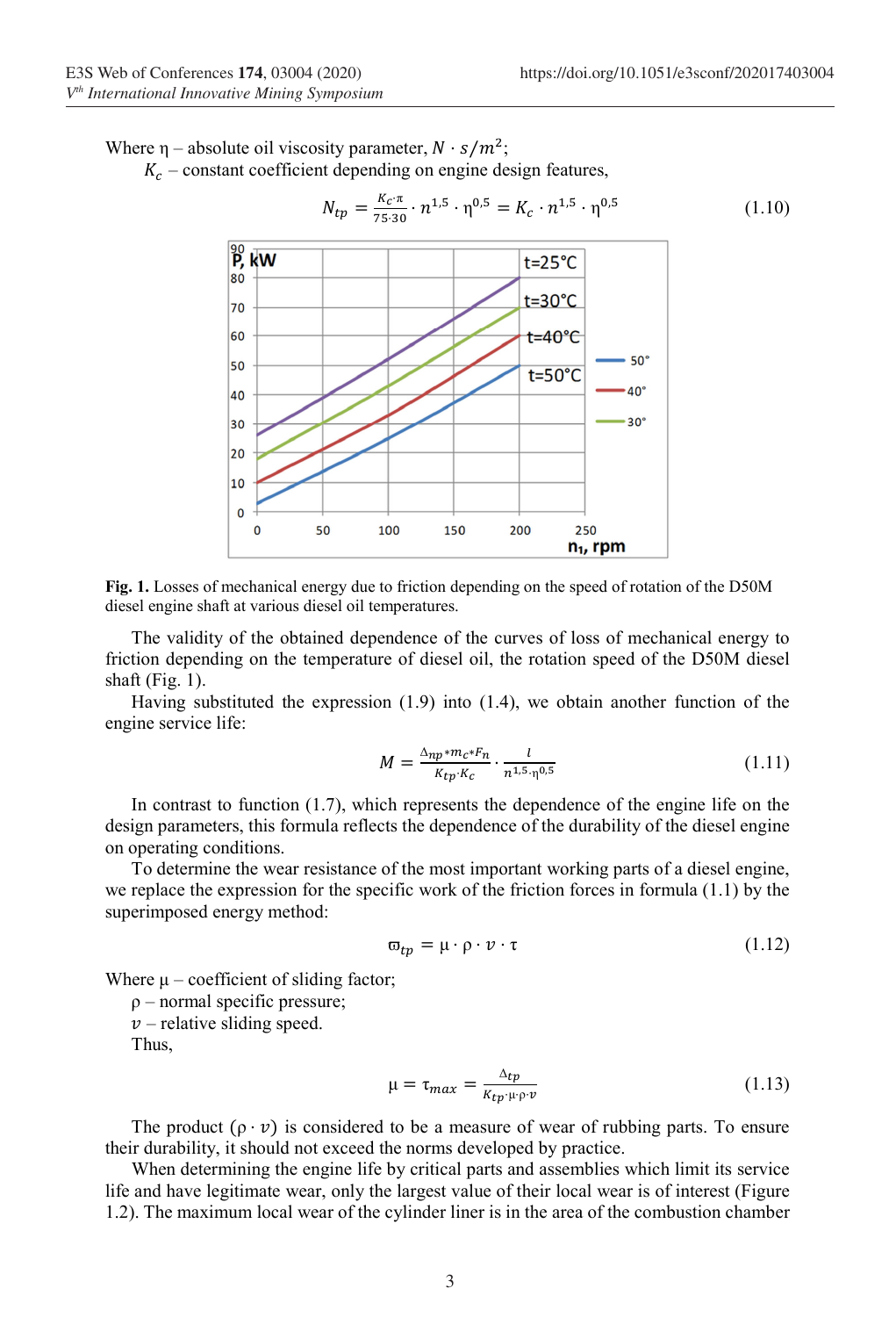due to friction of the first piston rings, and for all crankshaft – it's in the inner generatrix of the journal (between the cheeks).

The work of friction forces is distributed in the diesel engine for friction: in cylinders (cylindrical bushings  $b_c$  = 0.55-0.65), in the crankshaft journals ( $b$  = 0.35-0.45) and in the distribution mechanism in the pumps of all systems ( $b_{np} = 0.03$ -0.05).

The working conditions of the friction forces in these zones should also be taken in practical calculations. In accordance with this, the most accurate value of the engine life can be obtained from the initial expression (1.13) taking on the local values of the coefficient of friction, sliding speed and normal pressures created by the pressure of the working gases on the piston and the inertia of the moving mechanism.

To establish the influence of the parameters of the working process on the wear of engine parts, it is necessary to carry out a number of transformations.



Fig. 2. Diesel life curves depending on shaft rotation speed (a) and absolute viscosity of diesel oil.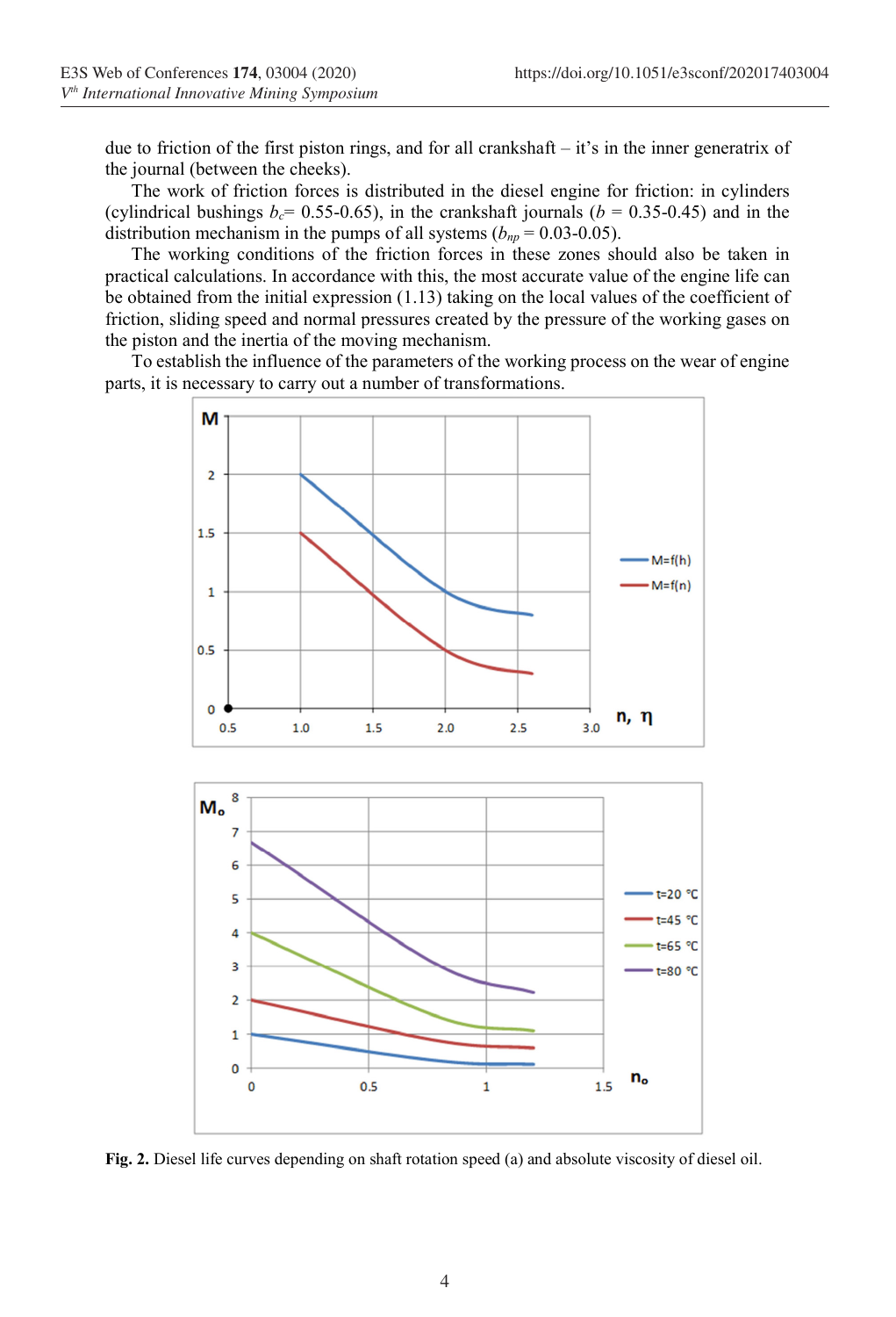The specific friction force  $\mu \cdot P$  as applied to the rubbing parts of an internal combustion engine is expressed in terms of a constant average friction pressure per cycle of the crankshaft rotation angle:

$$
\mu_i \cdot p_i = \beta_i \cdot \frac{P_{tp}}{i} \cdot \frac{F_n}{F_{tp_i}} \tag{1.14}
$$

where  $F_n$  – piston area;

 $F_{tp_i}$  – surface area considered in the diesel engine;

 $\beta_i$  – fraction of the average friction pressure attributable to the considered friction surface. The work of friction forces is distributed in the diesel engine into friction:

- in cylindrical bushings  $\beta_c = 0.55$ -0.65

- in crankshaft journals  $\beta_n = 0.35$ -0.45

- in the distribution mechanism and pumps of all systems  $\beta_{np} = 0.03$ -0.05:

$$
F_{tp_i} = F_n = d_n \cdot l_n \tag{1.15}
$$

and its sliding peripheral speed is

$$
\vartheta_n = \frac{\pi \cdot d_n \cdot n}{60} = \frac{\pi \cdot d_n \cdot C_i}{2 \cdot S} \tag{1.16}
$$

Where  $d_n$  and  $l_n$  – journal diameter and length.

If we ignore the friction of the piston against the cylinder walls, the friction area is determined by the contact surface of the rings with the sleeve:

$$
F_{tp_i} = F_c = \pi \cdot D \cdot h_k \cdot m_k \tag{1.17}
$$

where  $h_k$  – working width of the piston ring;

 $m_k$ – number of rings on the piston.

Taking into account the above dependences, we obtain the following expression of the engine life by the wear of the main journals of the crankshaft:

$$
M = \frac{2 \cdot \lambda \cdot l_n \cdot \Delta_{nnp}}{\pi^2 \cdot K_{tp} \cdot \beta_n \cdot D} \cdot \frac{i}{P_{tp} \cdot C_{ct}} \tag{1.18}
$$

and cylinder bushings

$$
M_c = \frac{m_k \cdot h_k \cdot \Delta_{nnp}}{K_{tp} \cdot \beta_n \cdot D} \cdot \frac{i}{P_{tp} \cdot C_{ct}} \tag{1.19}
$$

where  $D$  – cylinder diameter.

The resulting expressions are similar to each other and to formula (1.7). From formulas (1.10) and (1.11) it can be seen that the work of the friction forces and therefore the internal combustion engine service life are determined in operation by the speed and temperature conditions of its operation. In Figures 1.2a, 1.2b, diesel life curves are constructed in accordance with formula (1.11) depending on the shaft rotation speed and the absolute viscosity of diesel oil. The curves are given for the working range of change  $n$  and  $n$ .

From the obtained expressions it can be seen that the engine life at variable operating conditions does not depend on the load. The mean friction pressure values included in the individual expressions are independent of the load and are determined by the same parameters as the moment of resistance:

$$
P_{tp} = f(n; \eta) \tag{1.20}
$$

Where  $n$  – number of crankshaft rotations, rpm.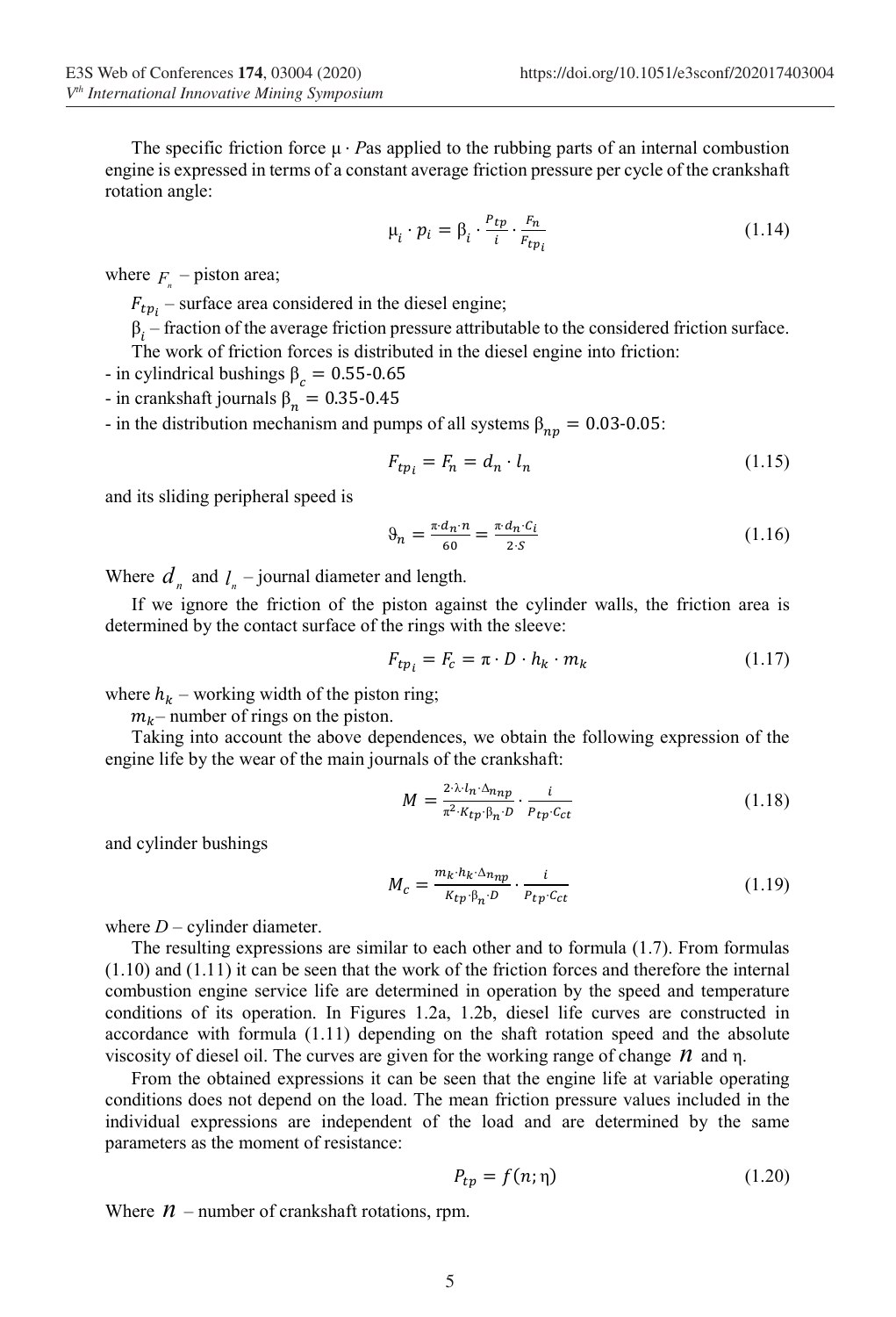Hence, the idle and loaded modes at the same  $h$  and n have approximately the same effect on engine durability.

Thus, the diesel engine life does not depend on the following main factors: the degree of forcing, the diameter of the cylinder, crankshaft rpm, the rigidity of the structure and the stress level incorporated in it, as well as the specific pressures between the rubbing surfaces, which can indirectly be estimated by the specific weight of the engine. A significant impact on the engine life is exerted by the types of fuel and oil used, operating conditions, etc.

We determine now the dependence of the diesel engine life on the following parameters using the theory of multiple correlation:  $P_z/P_z$  - an indicator of the degree of forcing and  $q_{\text{dis}}$  - specific weight of the diesel engine, kgf/hp.

The dependence of the diesel engine life on each of the arguments D,  $\hat{\theta}$ ,  $P_z/P_z$ ,  $g_{diz}$ at the beginning was determined by the pair correlation method, and then the multiple correlation equation was deduced, taking into account the combined effect of the above parameters on the durability of the diesel engine.

We consider the linear correlation of motor life and cylinder diameter. The tightness indicators of the relationship between the two values is the correlation coefficient calculated by the formula:

$$
r_{MD} = \frac{\frac{\sum M \cdot D}{m} - \overline{M} \cdot \overline{D}}{\sigma_M \cdot \sigma_D} \tag{1.21}
$$

Where  $r_{MD}$  – correlation coefficient;

 $m$  – number of initial values in the statistical sampling (there were 17).

The average value of the engine service life and cylinder diameter

$$
\overline{M} = \frac{\Sigma M}{m} \tag{1.22}
$$

$$
\overline{D} = \frac{\Sigma D}{m} \tag{1.23}
$$

The mean square deviation characterizing the degree of dispersion of the actual values of the motor life and cylinder diameter from the average value

$$
\sigma = \sqrt{\frac{\Sigma M^2}{m} - \overline{M}^2} \tag{1.24}
$$

$$
\sigma = \sqrt{\frac{\Sigma D^2}{m} - \overline{D}^2} \tag{1.25}
$$

The correlation coefficient in the linear form of the relationship between  $M$  and  $D$  equals 0.972, and the linear correlation equation has the following form

$$
M = (-7486.6) + 1170.2 \cdot D \tag{1.26}
$$

i.e. the more  $D$ , the more  $M$ . The correlation coefficient between the parameters  $M$  and h is equal( $-0.88$ ), and the correlation equation has the following form:

$$
M = 41560 - 22 \cdot n \tag{1.27}
$$

The ratio  $P_z/P_c$  is taken as an indicator of the degree of diesel forcing. The correlation coefficient for the dependence of motor life on the degree of forcing equals (−0.633), and the dependence itself is described by the equation:

$$
M = 39650 - 1974.8 \cdot P_z / P_c \tag{1.28}
$$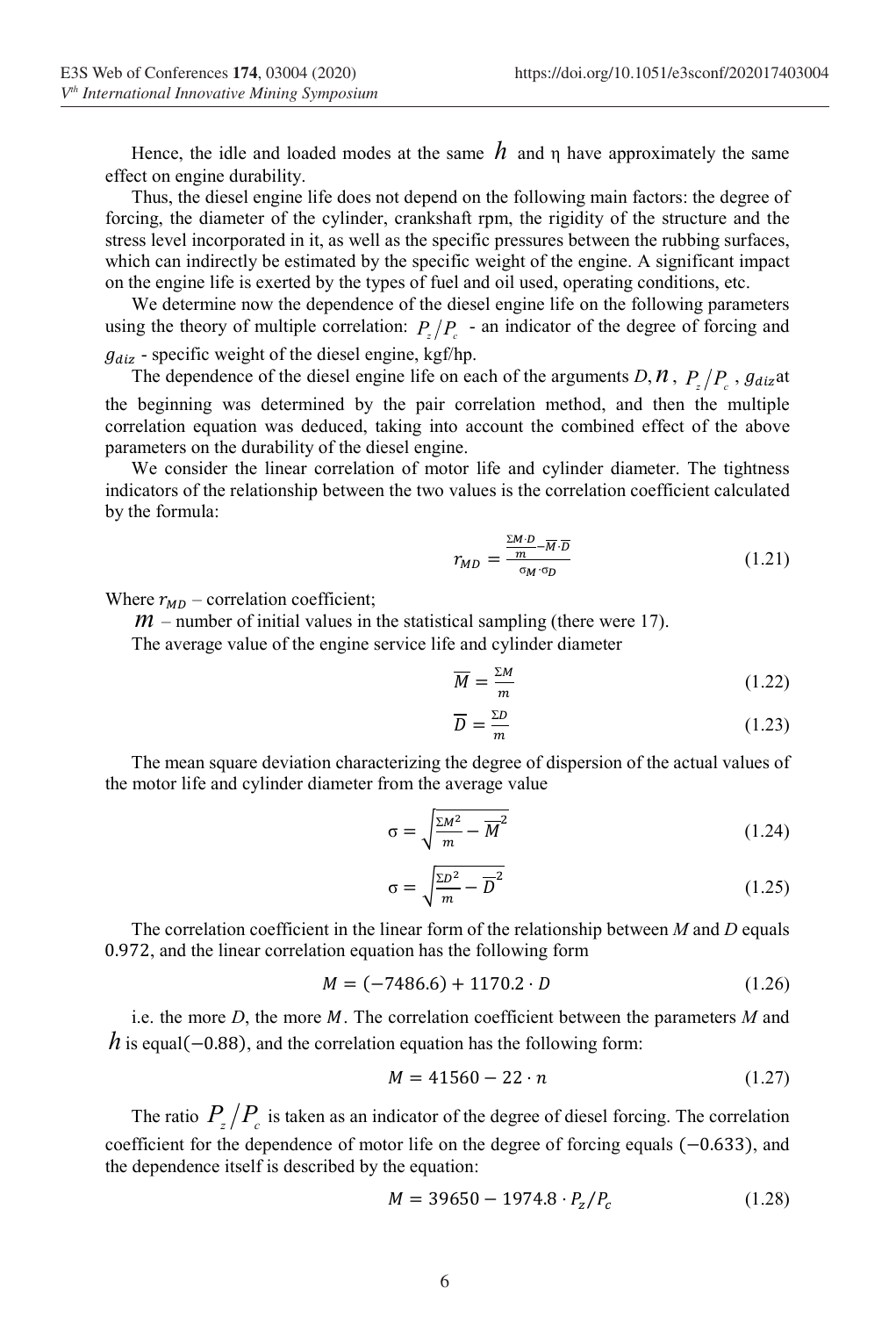Calculation of the dependence of the engine service life on  $P_n \frac{N_c}{r_F} \cdot N_c$  shows that the correlation coefficient between  $M$  and these values is much below 0.5.

The specific weight  $g_{diz}$  of the diesel engine significantly affects the engine service life, which confirms the numerical value of the correlation coefficient, which is equal to 0.925, the relationship between  $M$  in  $g_{diz}$  characterizes the equation:

$$
M = 11050 + 1250 \cdot g_{diz} \tag{1.29}
$$

When studying the correlation dependence of the diesel engine service life on four factors, we limit ourselves to the simplest and most important for practical calculations case of the straight-line correlation described in general terms by the equation:

$$
M = \beta_1 + \beta_2 \cdot D + \beta_3 \cdot n + \beta_4 \cdot \frac{P_z}{P_c} + \beta_5 \cdot g_{diz} \tag{1.30}
$$

For the convenience of calculation, we express all the variables and the dependencies between them on a standardized scale and, after a series of mathematical transformations, we obtain a system of normal equations:

$$
r_{MD} = \beta_2 + \beta_3 \cdot r_{Dn} + \beta_4 \cdot r_{DK} n + \beta_5 \cdot r_{Dg_{diz}}
$$
  
\n
$$
r_{Mn} = \beta_2 \cdot r_{Dn} + \beta_3 + \beta_4 \cdot r_{nk} + \beta_5 \cdot r_{ng_{diz}}
$$
  
\n
$$
r_{MK} = \beta_2 \cdot r_{DK} + \beta_3 \cdot r_{nk} + \beta_4 + \beta_5 \cdot r_{Kg_{diz}}
$$
  
\n
$$
r_{Mg_{diz}} = \beta_2 \cdot r_{Dg_{diz}} + \beta_3 \cdot r_{ng_{diz}} + \beta_4 \cdot r_{Kg_{diz}} + \beta_5
$$
 (1.31)

Where  $r_{MD}$ ,  $r_{Mn}$ ,  $r_{MK}$ ,  $r_{Mg_{diz}}$  – correlation coefficients;

 $\beta_2$ ,  $\beta_3$ ,  $\beta_4$ ,  $\beta_5$  – standardized coefficients of the multiple regression equation; K-ratio  $P_z/P_c$ .

Having determined the correlation coefficients  $r_{MD}$ ,  $r_{DK}$ ,  $r_{Dg_{diz}}$ ,  $r_{nK}$ ,  $r_{ng_{diz}}$ ,  $r_{Kg_{diz}}$  and using the previously obtained pair correlation coefficients, we find the numerical values of the standardized coefficients. Substituting the values of these coefficients into the standardized equation,

$$
M - \overline{M} = \beta_3 \cdot (D - \overline{D}) \cdot \frac{\sigma_M}{\sigma_D} + \beta_2 \cdot (n - \overline{n}) \cdot \frac{\sigma_M}{\sigma_n} + \beta_4 \cdot (K - \overline{K}) \cdot \frac{\sigma_M}{\sigma_K} + \beta_5 \cdot (g_{diz} - \overline{g_{diz}})
$$

$$
\cdot \frac{\sigma_M}{g_{diz}}
$$

we obtain the multiple correlation equation characterizing the dependence of the diesel engine service life on D,  $\hat{\eta}$ ,  $P_z/P_c$ ,  $\hat{g}_{\hat{\theta}u}$ 

$$
M = 5150 + 637 \cdot 6.8 \cdot D + 279 \cdot P_z / P_c + 529 \cdot g_{diz} \tag{1.32}
$$

#### 3 Conclusion

The formula  $(1.32)$  obtained for calculating the motor service life can be used to determine the durability of diesel engines.

The formula (1.32) is valid for the nominal mode of diesel operation. Knowing the average values during operation in certain climatic zones and at specific diesel operating modes, we can approximately assess the effect of operating modes on the engine service life.